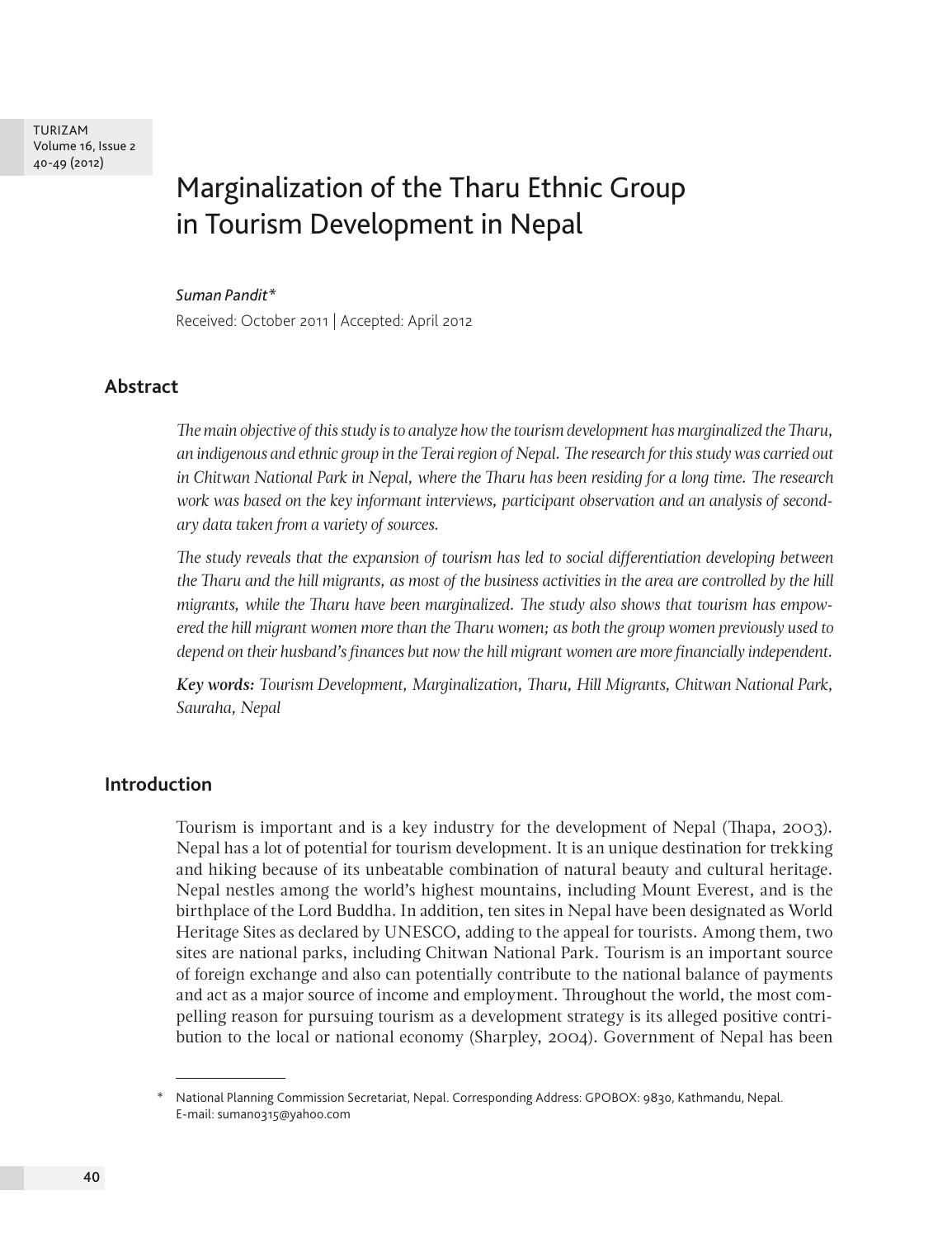implementing different national plans regarding tourism development to uplift national and local economy.

The National Parks and Wildlife Conservation (NPWC) Act was passed in 1973, leading to the establishment of Chitwan National Park, the first national park in Nepal. After the establishment of Chitwan National Park in 1973, it was added to the wildlife tourism itinerary. According to Timilsina (2007), Chitwan National Park is famous for its biodiversity in terms of flora and fauna, plus for its outstanding natural features. Wildlife tourism is increasingly viewed as an option to be used to justify the setting up of protected areas, particularly, in developing countries (Curry et al., 2001). Tourism is based on specifically wildlife viewing in Chitwan National Park. Given that Chitwan National Park has great potential in terms of wildlife tourism; the country has adopted a tourism development strategy there.

Since the establishment of Chitwan National Park and its declaration as a World Heritage site in 1984, it has become part of the "tourist gaze" (Urry, 1992), and has attracted many domestic and foreign tourists. In the meantime, tourism development has pulled hill-based peoples away from the hilly regions of Nepal, and the Tharu have been displaced from their homeland due to the tourism development initiatives. Vandergeest (2003) argues that all development has the potential to cause displacement in line with various "push" and "pull" factors. According to Cukier (2004), tourism creates a multitude of employment opportunities in both the formal and informal sectors, and in this regard, tourism in Nepal has encouraged investors to invest in tourism businesses, creating employment opportunities since the establishment of the National Park. However, the Tharu community has not benefited that much in comparison to other hill dwelling migrants, as it has distributed power unequally and the Tharu have been marginalized. The Tharu are not able to compete with the hill migrants due to the unequal power relations that exist. The major tourism-related business activities are managed by the hill migrants rather than the Tharu, and as the hill migrants have more knowledge and are technically skilled, they have been able to gain higher positions. In contrast, the Tharu have found themselves working in lower positions due to their inferior economic power. As Beteille argues power plays an important role to maintain and reproduce of social stratification everywhere (Beteille, 1977, cited in Huang, 2003). Therefore, this paper will analyze how the tourism development has marginalized the Tharu in touristic place of Nepal.

### **Study Area**

This research was conducted in Sauraha which is the part of Bachhauli Village Development Committee (VDC) in Chitwan District, located in central part of Terai region of Nepal. The distance from Kathmandu to Sauraha is 165 km. The total area of Bachhuali VDC is 23.96 sq.km and the total population of Bachhuali VDC is 10,443 that have 1,872 households (CBS, 2001). Among them, the number of population of Tharu is 5,016 i.e 48% of total population. Sauraha is one of the main entrance gates that are very close proximity to the Chitwan National Park. Sauraha was declared buffer zone area of the Chitwan National Park in 1996. The total area of buffer zone area of the park is 750 sq.km. After the establishment of Chitwan National Park in 1973, Tharu residing inside the park were taken out and compelled to stay in the buffer zone area. Sauraha is the main tourist hub as it is the main entrance point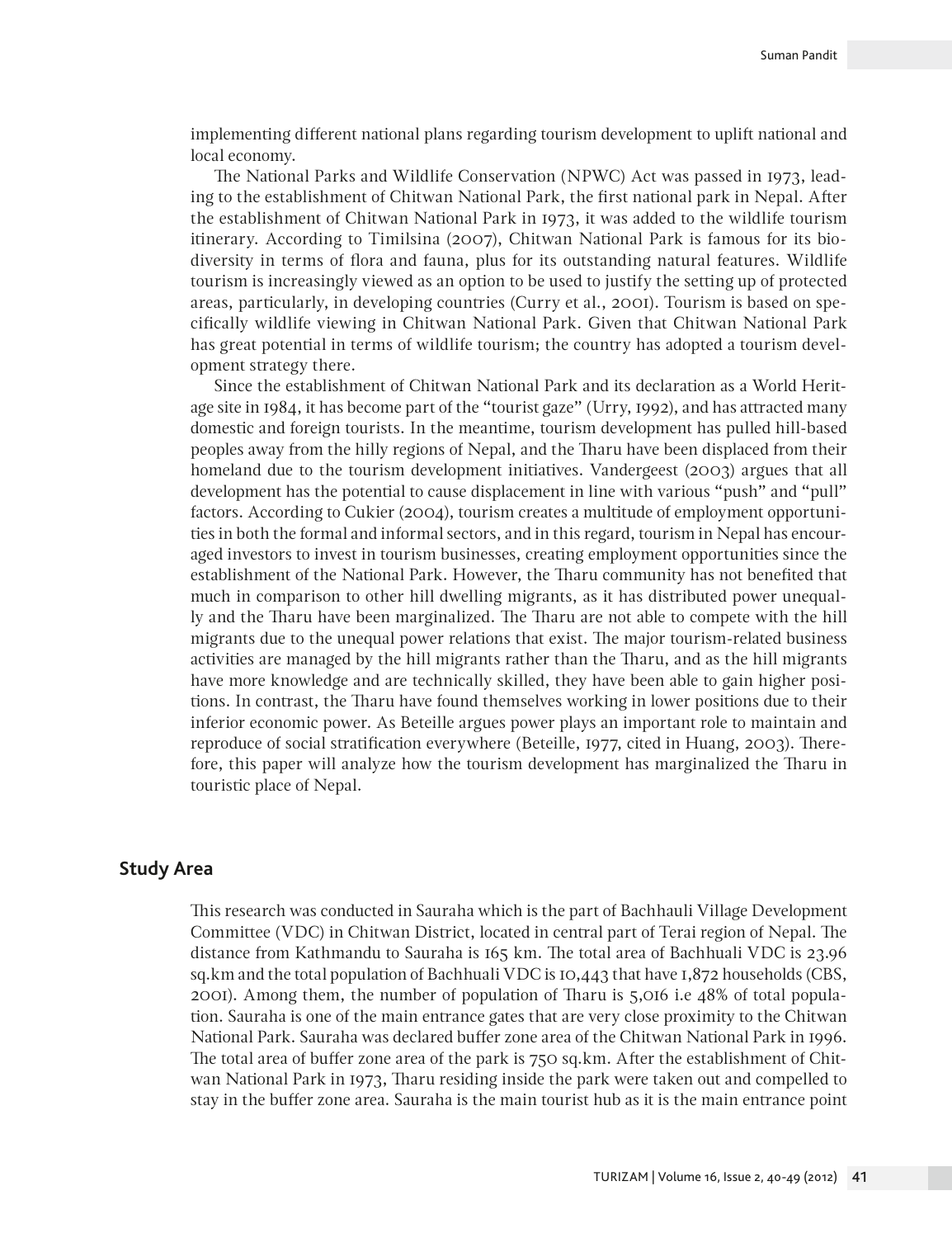

**Figure 1.** Map of Research Site *Source: National Planning Commission Secretariat, GIS Section.*

to the park. The main reason of tourists to visit the Chitwan National Park is for wildlife tourism. The park has 50 species of mammals, more than 500 species of birds, 49 species of reptiles and amphibians and 120 species of fish (Nakarmi, 2007). One-horned rhinoceros, wild boar, gharial crocodile are commonly sighted wild animals in the park. Chitwan National Park didn't take much time to become famous among tourists. After the malaria eradication in Terai and declaration of World Heritage Site, the place saw a massive influx of hill migrants for settlement and business in touristic place. As a result, most of the tourism businesses were concentrated in Sauraha.

# **Study Methods**

Basically, the research has adopted two methods of data collection; documentary and field research methods. Documentary research method is applied to get the secondary data from the data that have been collected in the past by some researchers on the history of Chitwan National Park. Further, the study has collected demographic data from Central Bureau of Statistics (CBS). The data that I received from different sources provided basic understanding about the local people and locality of my research site.

Fieldwork for this research took place from November, 2009 to January, 2010 in Sauraha. Interviews of key informants were conducted with the local Tharu people and the hill migrants. When I talked with key informants, I crosschecked the information that I got from different books and literature journals on different aspects of local people and locality in order to verify the reliability of the information. Furthermore, participant observation as a method allows one to gather data by participating in the daily lives of local people, and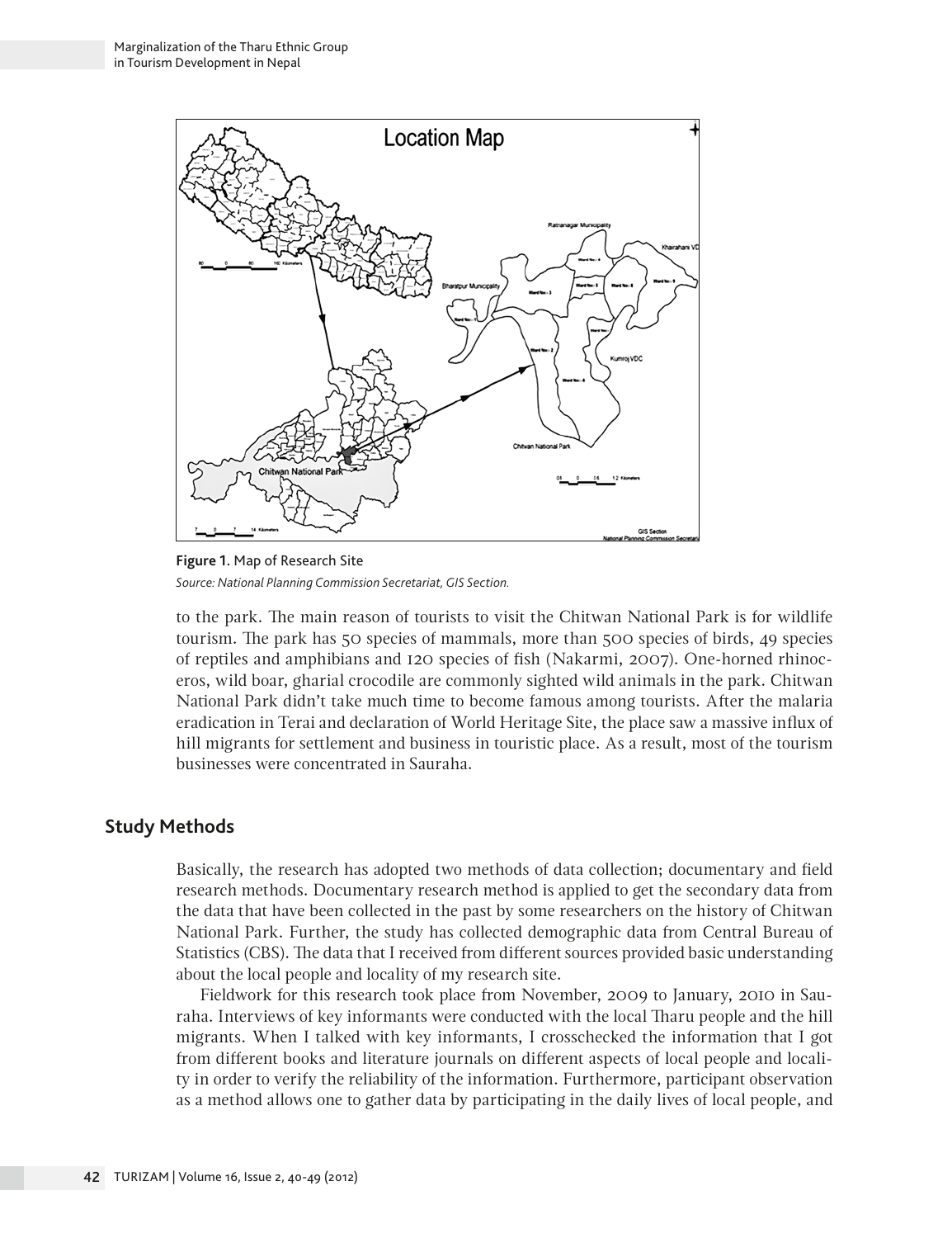I used this method to understand the everyday socio-economic life of the Tharu and the hill migrants at my research site.

# **History of Tourism in Sauraha**

In 1959, a 175 sq. km area of the Tikauli forest was declared a *margakunja* (deer sanctuary) and in 1963 the area south of the Rapti River was declared a *gaindakunja* (rhino sanctuary), which is now located on the edge of the Chitwan National Park (Jana, 2007). In 1962, safari tourism was introduced in Chitwan National Park by the state, and tourists started landing on the small landing strip near Meghauli, which was constructed in 1961 on the occasion of the visit of Queen Elizabeth from the UK (Muller-Boker, 1999). Before the establishment of Chitwan National Park in 1973, infrastructure in the area was not well developed, as only the state elites and their counterparts visited the area to hunt wild animals and for recreation. Tourism in Chitwan National Park was started in 1962 by Mr. Copeman, the Director of Tiger Tops, who set up a four- bed tented camp.

The number of visitors to Chitwan National Park in 1974 was 836; however, this had reached 85,753 by the year 2007. The number of tourists coming from foreign countries outweighs domestic tourists and those from South Asian Association for Regional Cooperation (SAARC) countries. Tourists come from Western countries mainly to observe the nature and wildlife of the National Park.

| <b>Tourist Type</b> | 2002  | 2003  | 2004  | 2005  | 2006  | 2007  |
|---------------------|-------|-------|-------|-------|-------|-------|
| Nepalese            | 12586 | 10826 | 9546  | 14977 | 24890 | 24906 |
| Foreign             | 29349 | 40096 | 30204 | 35838 | 51164 | 56888 |
| SAARC               | 6986  | 6954  | 2904  | 3580  | 5121  | 3959  |
| Total               | 48921 | 57876 | 42654 | 54395 | 81175 | 85753 |

**Table 1.** Tourist Arrivals in Chitwan National Park (2002-2007)

*Source: District Profile of Chitwan, 2008.*

There are now seven concessionaire hotels and three tented camps operating inside the Park, with a total of 492 beds available. Tourism has developed in the eastern, central and western sectors of the Park up to Amaltari. There are nine park entry gates that issue park entry permits to visitors all along the northern border; however, there is no tourism in the southern sector of the Park. The highest amount of tourism is in eastern sector of the Park, followed by the central and western sectors.

The first non-commercial lodge was built at Kasara in 1939 for the visit of King George VI of England. This lodge was the first building in the Terai to be made of concrete (Mishra & Jefferies 1991, cited in Kunwar 2002). The first safari hotel opened in 1965, even before the National Park had been created, and there was only one simple lodge by 1977 in Sauraha. Tourism did not increase rapidly between 1980 and 1990 in Sauraha; however, after the restoration of democracy in Nepal in 1990, tourism increased quickly. The total number of hotels, resorts and lodges is 70 at present in Sauraha, based on my interview with the Regional Hotel Association of Sauraha. The number of hotels and resorts has increased rapidly since 1990. Prior to 1994, most of the resorts were designed in line with the traditional Tharu hut - with thatched roofs, but since 1994 most of these have been replaced by concrete buildings, with the thatched roofs replaced by zinc plates.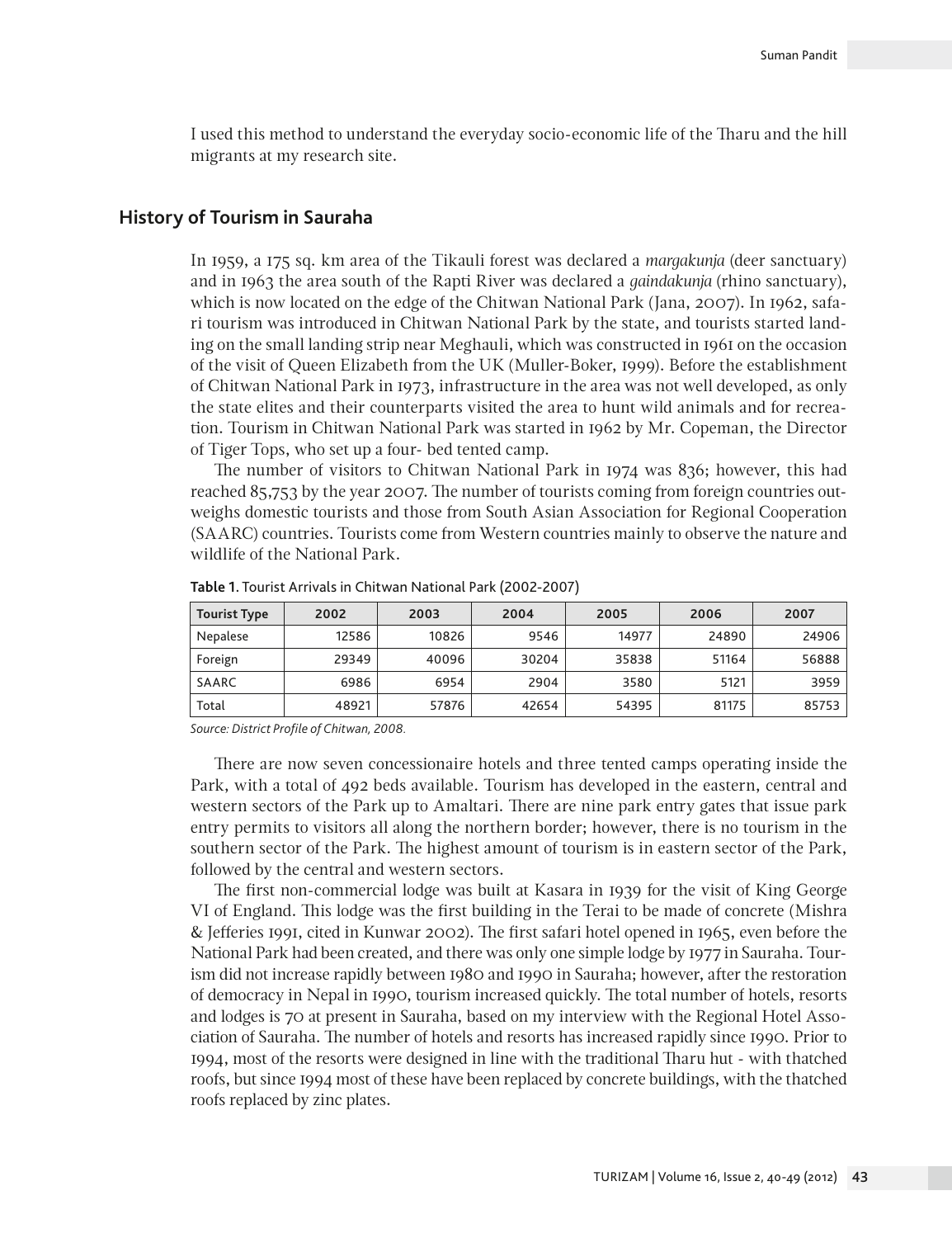Tourism is very highly concentrated in the central sector of the Park in Sauraha, and several types of tourism activities are conducted there, the most popular being elephant rides (85% of tourists), followed by boating/canoeing at 80%, jungle walks at 80% and jungle drives at 60%.

# **Tourism Development as an Employment Generator; Marginalization of the Tharu**

According to Kunwar (2002), the hotels and resorts in Sauraha signify a huge investment having taken place. Hotel owners claim that investment in hotels and resorts gave good returns in the past when there were not many hotels and resorts, and thus little competition among lodge owners. Competition is likely to increase even more in the future as a number of new resorts are under construction.

According to the Figure 2, the number of hotels and resorts owned by hill migrants is 60 or 86% of all those present; however, the number of hotels and resorts owned by members of the Tharu group is only seven, or 10% of the total. Similarly, three hotels and resorts are operated by foreigners from Germany. This clearly shows that most of the hotels and resort businesses in the Park are controlled by hill migrants.

In the case of grocery shops in the area, most of the large and medium-sized shops are owned by hill migrants; however, the grocery shops owned by the Tharu tend to be small in comparison. I found two pharmacy shops which belong to hill migrants but none are run by the Tharu in Sauraha. Also, many travel and tour offices are operated by the hill migrants compare to the Tharu.

Similarly, most of the high standard, luxurious and high-end restaurants are owned by hill migrants, and also most of the handicraft and curio shops also. Hill migrants control the major businesses in Sauraha, whereas the Tharu have been left behind and are playing only a marginalized role in every income generating sector.

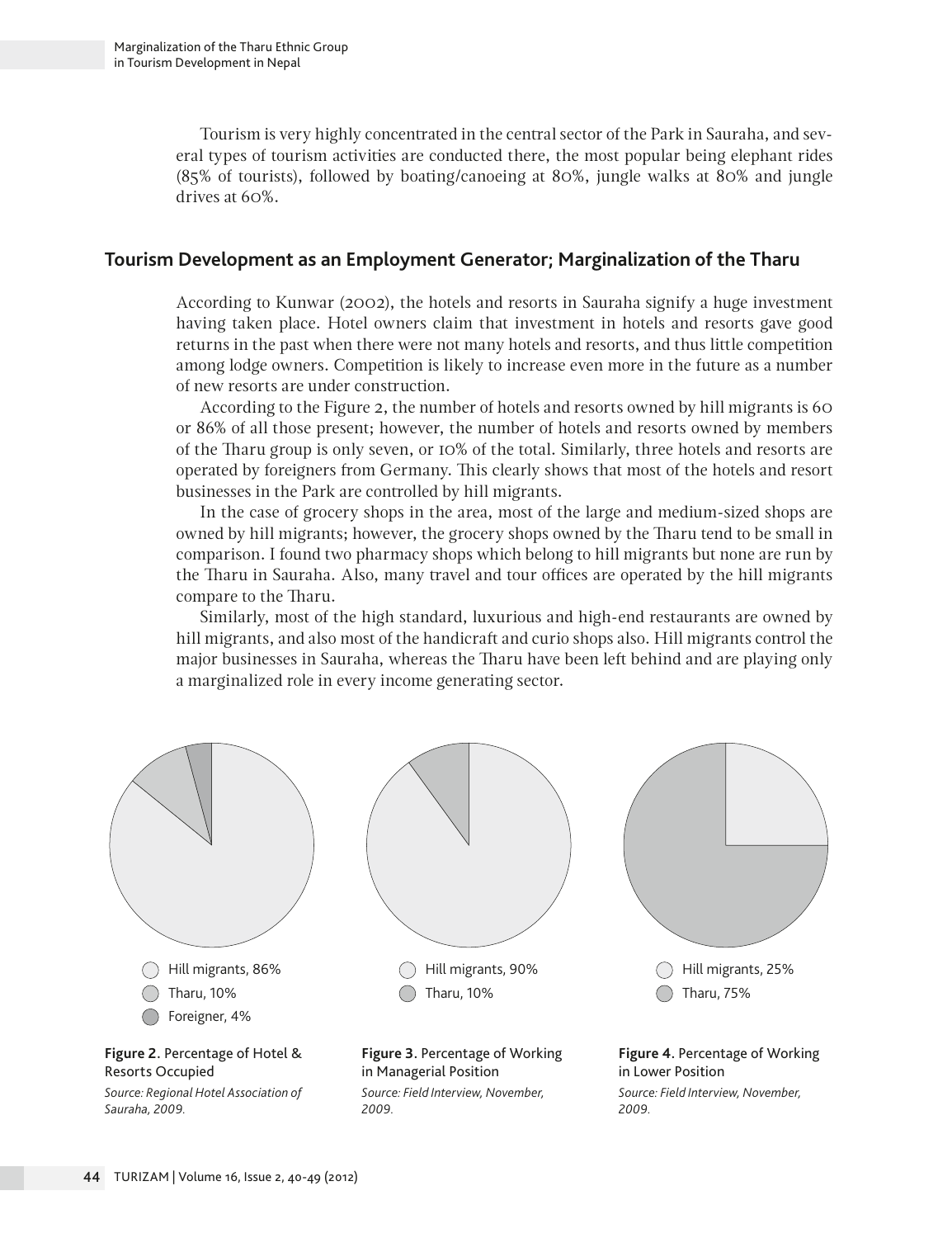As discussed above, nearly 86% of the hotels and resorts in Sauraha are operated by hill migrants, while only 10% are owned by the Tharus. Overall, hotels and resorts have generated nearly 1,300 to 1,500 direct jobs and many more indirectly. Figure 3 indicates that 90% of managerial positions are occupied by hill migrants. During my field study, I found that most of the Tharu work as waiters, room boys, cooks and dish washers because the Tharu are generally less well educated and skilled than the hill migrants, meaning they work in lower positions and earn a lower salary. The hill migrants have a better knowledge of hotel management and are thus qualified for higher positions. For some of the top level positions, employees have been hired from Kathmandu and Pokhara. In total, there is a 25% and 75% split between the hill migrants and the Tharu respectively in term of their occupation of the lower level positions in the hotels and resorts of Sauraha.

The Tharu run many kinds of shop in Sauraha, such as small grocery shops, butcher's shops and small restaurants, but their businesses are not as well developed as the hill migrants'. The main problem is that they have not been able to invest the required amount of money in their businesses due to their weak financial condition. However, tourism has given them the opportunity to set up some small businesses; for example, I spoke to a poor Tharu man (Mr. CN) who had been displaced from the main tourist hub.

*I am an original dweller here. I am married but I am not so educated and I only passed class two, but I am able to read and write. I am landless; I have no house of my own and have to rent. I have a small grocery shop, but I have no big amount of money to invest on a big shop. My condition is therefore very poor. I have two sons who are both studying. It is difficult to pay for tuition fees from my business earnings; I get only Rs. 5,000 per month from this small grocery shop. It is very difficult to support my life with this amount. Generally, I wake up between 5 and 6 a.m., and open my shop at 7 a.m. In a day, I usually earn Rs. 100 to 200. My wife is illiterate and is a housewife. She looks after our house and cooks the food. She sometimes takes care of the shop if I am outside, as sometimes I work outside on others' agriculture land. I want my sons to have more of an education so their lives will not be like mine. I close the shop at 8 p.m. and we go to sleep at 10 p.m (Interview: January 2010).*

Mr. CN is a poor Tharu man who was displaced from the main tourist hub and has no land. Although he is an original dweller in the area, he was displaced from his own land and left landless. He now lives in a rented house and has a very small shop which earns only Nrs. 100 to 200 per day, making it very difficult for him to support his and his family's daily activities. This is why he sometimes has to work on a hill migrant's agricultural land. A social relationship exists between the hill migrants and the Tharu, as the hill migrants usually hire the Tharu to work for them in their fields, hotels, resorts and other businesses in Sauraha. This is a common situation in Sauraha; the Tharu are one of the main sources of labor for the hill migrants to work on their agricultural land and in their businesses.

Another fact I came across was that the jobs open for Tharu women are generally seasonal; from September to December and from January to May are the tourist seasons in Sauraha. Only some hotels and resorts provide permanent work, otherwise they are able to get jobs during the high season only. The Tharu women generally work as laundry maids, dish washers and room cleaners, while the Tharu men are engaged as room cleaners, room boys, cooks and waiters. Their salaries are very low when compared to their expectations. One Tharu worker told me that people who work in a managerial position can receive 10,000 to 15,000 Nepalese rupees a month, whereas those in lower positions make just 3,000 to 5,000 per month. Therefore, Tharu people tend to play safe by shifting from one hotel to another in search of a higher salary; they are not satisfied with the one they receive. One young Tharu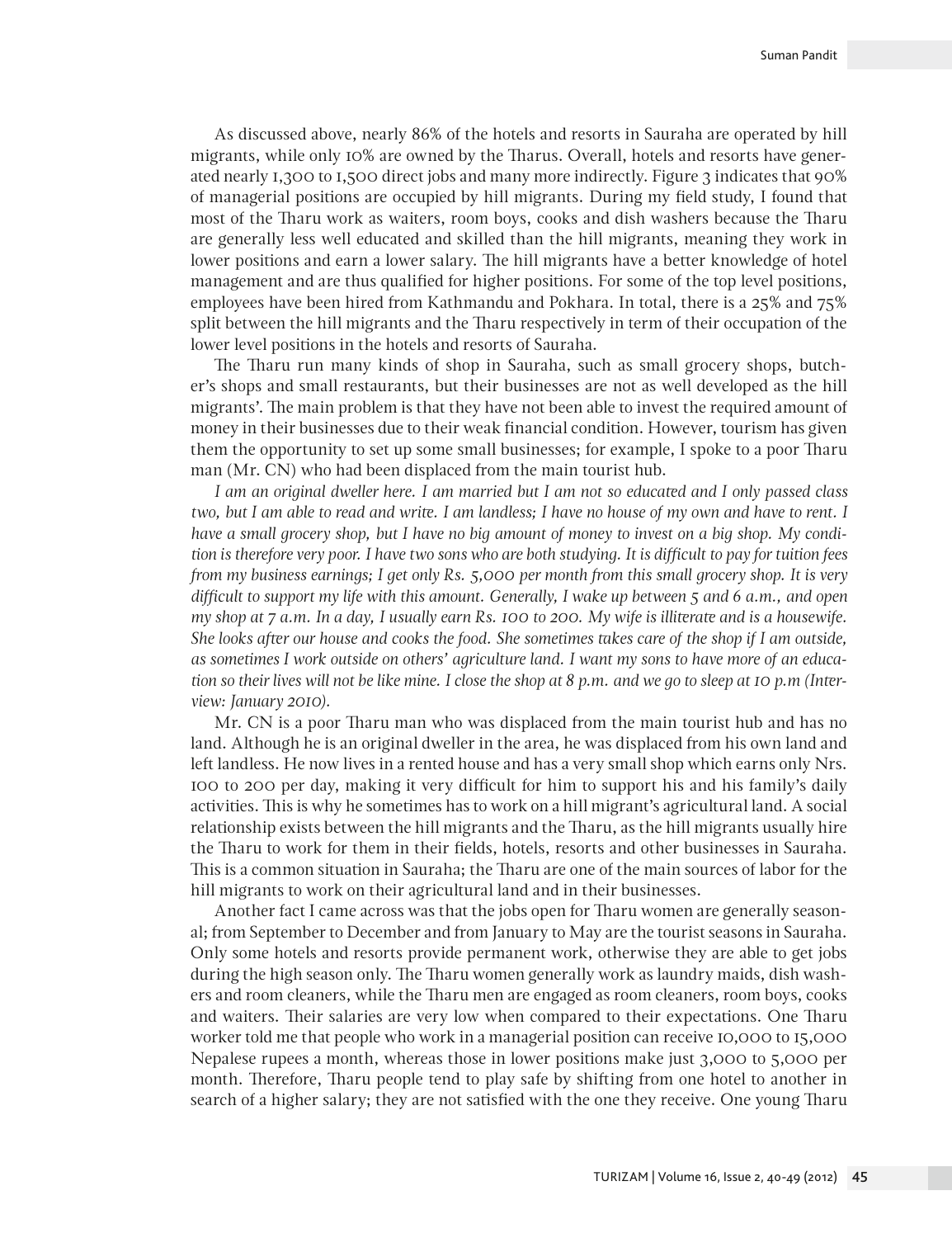man (Mr. DK - aged 20) expressed his feelings about his job, in which he works as a waiter at a restaurant in Sauraha:

*I am 20 years-old, am single and from the western part of Chitwan. I came here two years ago in search of a job. I did not get my SLC (School Leaving Certificate), as I gave up my studies while in class 10. Prior to this current job, I worked in one of the lodges in Sauraha but was not satisfied with the salary; they gave me just Rs. 2000 and food per month. I started at this restaurant three months ago, and it belongs to one of the hill migrants. Now I get Rs. 3,000 a month and tips from the tourists. I am more satisfied with my present job than the previous one. I had to give up my education because of my family's situation; my father has died and my mother is a housewife and is illiterate. Thus in response to my family's financial problems I joined this profession. I have three brothers; one is studying for a Bachelor's degree and another is working in Malaysia and has just finished class five. Sometimes, he sends money to my mother. My younger brother is studying in class 10. We have 2.5 <i>bighas* of land in *my home town. Usually, my work at the restaurant starts early in the morning around 7 a.m. and lasts until 9 p.m. The restaurant business is best in the tourist season, and my income increases if I get tips from the tourists. My life is not so easy and I have to work hard. If I am able to earn more money in future I plan to open my own restaurant (Interview: December 2009).*

I found that some of the Tharu from others parts of the Chitwan area have come to Sauraha in search of work at hotels and resorts. In the case of Mr. DK, he is from the western part of Chitwan and came to Sauraha two years in search of work. Previously, he worked in a lodge run by one of the hill migrants but shifted to a restaurant, which is also run by a hill migrant, in the expectation of receiving a higher salary. The Tharu frequently shift from one place to another in order to find a higher salary, as most are unskilled workers and so are forced into receiving low salaries from the hill migrants. I also found out that many of the Tharu have to give up their education in order to search for work, mainly due to their family's financial situation. In addition, the 'glamour' of the tourism industry attracts Tharu to this profession.

Similarly, I talked with one married Tharu woman who lives outside the main tourist hub (Mrs. SK) during my fieldwork. I talked about her family background and the family's occupations. She told me:

*I am local, work as a housewife and am literate. My husband works as a tourist guide and he is also literate. I have one son and one daughter; we live in an extended family. My father-in-law is also literate and he works as a mahout. My mother-in-law is a housewife. We have no land, so we rent. We have to buy everything from market and have no means of agricultural production to support our livelihoods. We are poor and it is not so easy to support our lives. (Interview, January 2010).*

In the case of Mrs. SK, I observed that she lives with an extended family and most of her family members have jobs. However, their income level is low and so they find it difficult to support their daily lives; moreover, they are landless and stay in a rented house which is in poor condition. Furthermore, I examined that Mrs. SK and her mother-in-law are confined in domesticity and caring their family.

Tourism has created investment opportunities for local people across different kinds of business. During my field work, I talked with an elderly hill migrant woman (Mrs. AM), who said:

*I am 65 years old, illiterate and a Brahman. We migrated here from Gorkha District sixteen years ago. My husband works in India now - he is literate. Once a year, he comes here. I have only one daughter and I live with her. She has passed high school and has two daughters. One daughter is studying in class 8 and the other is in class 4. Both are studying at a boarding school. My daughter is a housewife and looks after her family. I have a grocery shop, but business is seasonal here. During the tourist season business is good, but off-season it is not so good. In the tourist season, my income*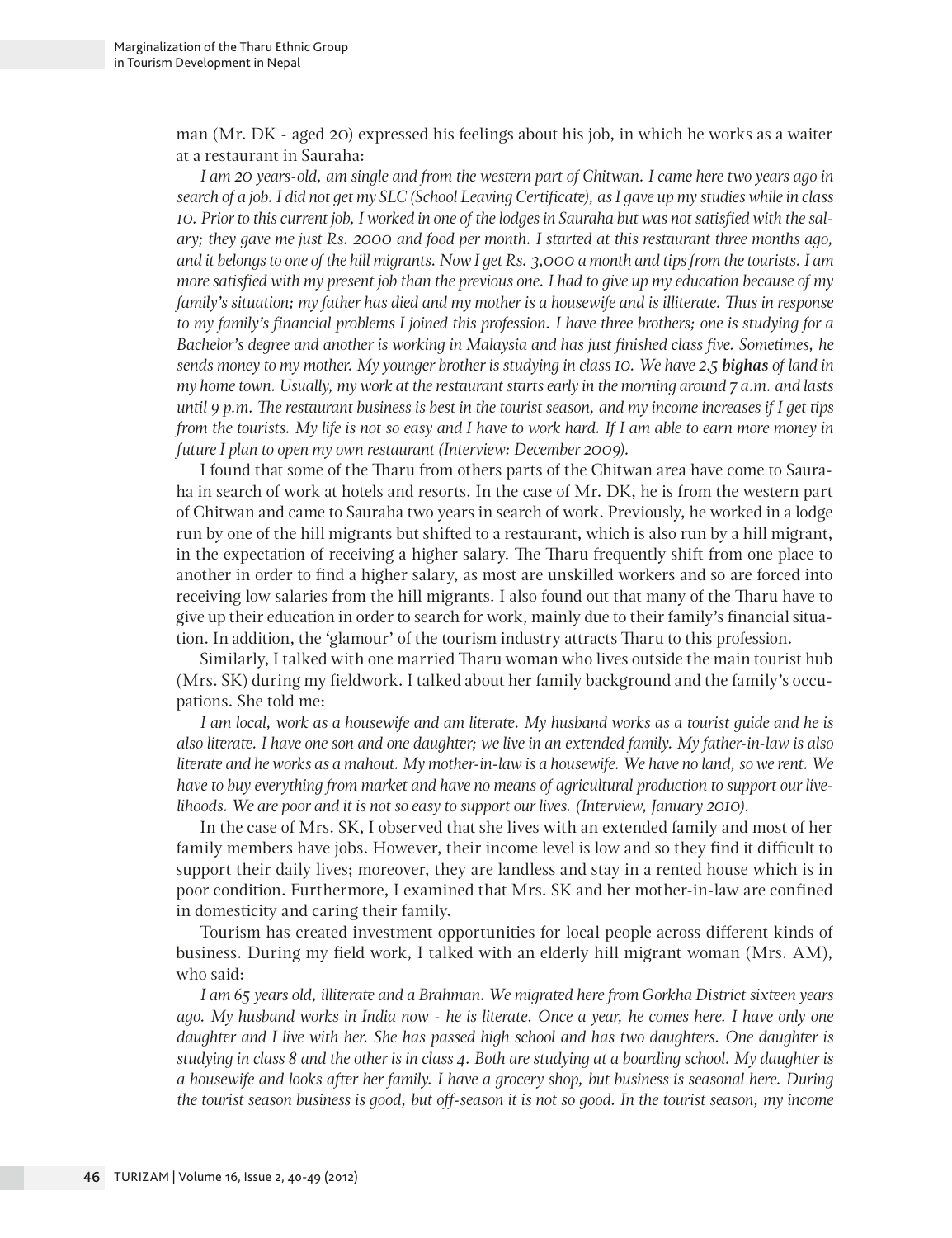*is more than Rs. 20,000 per month. My daughter sometimes looks after the shop, and her husband has his own resort in Sauraha. He is a graduate from university and his income is good enough to support their life. Sometimes protests from different political parties create a problem for our business, as we have to shut down our shop. Usually I open the shop at 6 a.m. in summer and at 7 a.m. in winter. I close my shop at 8 p.m. Now, I am fully focused on the shop, as I have no extra land (Interview with an elderly woman: December 2009).*

From my observations, Mrs. AM is fully able to sustain her family's economic needs as her husband works in India and she has a good business. Her daughter and son-in-law stay together with her in the same house; moreover, her son-in-law has his own resort in Sauraha. Mrs. AM's house is of a good design and is in the main tourist area where she can run her own shop. This all shows that her financial condition is strong and that she comes from a relatively wealthy background.

Mrs. AM told me that her business is sometimes adversely impacted by protests by various political parties, and this also creates problems for other businesses in Sauraha and is a common problem throughout the country. Business is seasonal in Sauraha and depends on tourists, so if the number of tourists is high, then business is good and incomes are high. Mrs. AM also mentioned that her income is high during the tourist season but low in the off season. Furthermore, I observed that development projects have changed the gender relations in Sauraha. In essence, Nepal is a male dominated society, with wives depending entirely on their husbands' incomes and with their general status being as housewives. However, Mrs. AM does not have to fully depend on her husband's income as she has her own grocery shop, which has helped increase their income and support their daily life activities.

I also talked with one of the hill migrant hotel owners' wives (Mrs. BN) during my fieldwork in Sauraha, during November 2009. She said she sometimes helps her husband with the hotel business:

*I am Brahman and received my school leaving certificate. My husband migrated here from Gorkha District 35 years ago having completed a degree. We have two sons and one son has already passed his 10+2 and the next is studying for it. I have a hotel and a good grocery shop. My husband handles the hotel business, which is seasonal in nature. Our business depends on tourists and now the sector is very competitive; there are lots of hotel and resorts being established in Sauraha. Similarly, my grocery shop depends on tourists and that sector is also competitive nowadays. If business is good, I can earn up to Rs. 300,000 per month – enough to support our life. I have 1.5 bighas of land – not so much, but others carry out agricultural production activities on that land on a contract basis. My life is very busy as I have to look after the house and grocery shop; I sometimes even help my husband with his hotel business. Our sons provide help with the management of the business also. I am therefore fully engaged from morning until night (Interview: November, 2009).*

I observed that Mrs. BN's family is also financially strong and well educated, and she has her own hotel and grocery shop in the main tourist hub, so her income is very high and she has a lot of land. Tourism has made the daily lives of the people involved in this business very busy in Sauraha. Previously, women only used to work as housewives and care for the family, but recently the situation has changed drastically, as in case of Mrs. BN, who, due to being so busy, has little time to work on her agricultural land. As a result, she rents her land on a contract basis to a Tharu farmer, and in return receives a rental income. I also observed that in Mrs. BN's hotel, some Tharu people work in lower positions. Normally, the hill migrants recruit Tharu people into their hotels and resorts, restaurants and other businesses in lower positions, as in Nepalese society the Tharu are believed to be very kind, honest, and loyal ethnic and indigenous people.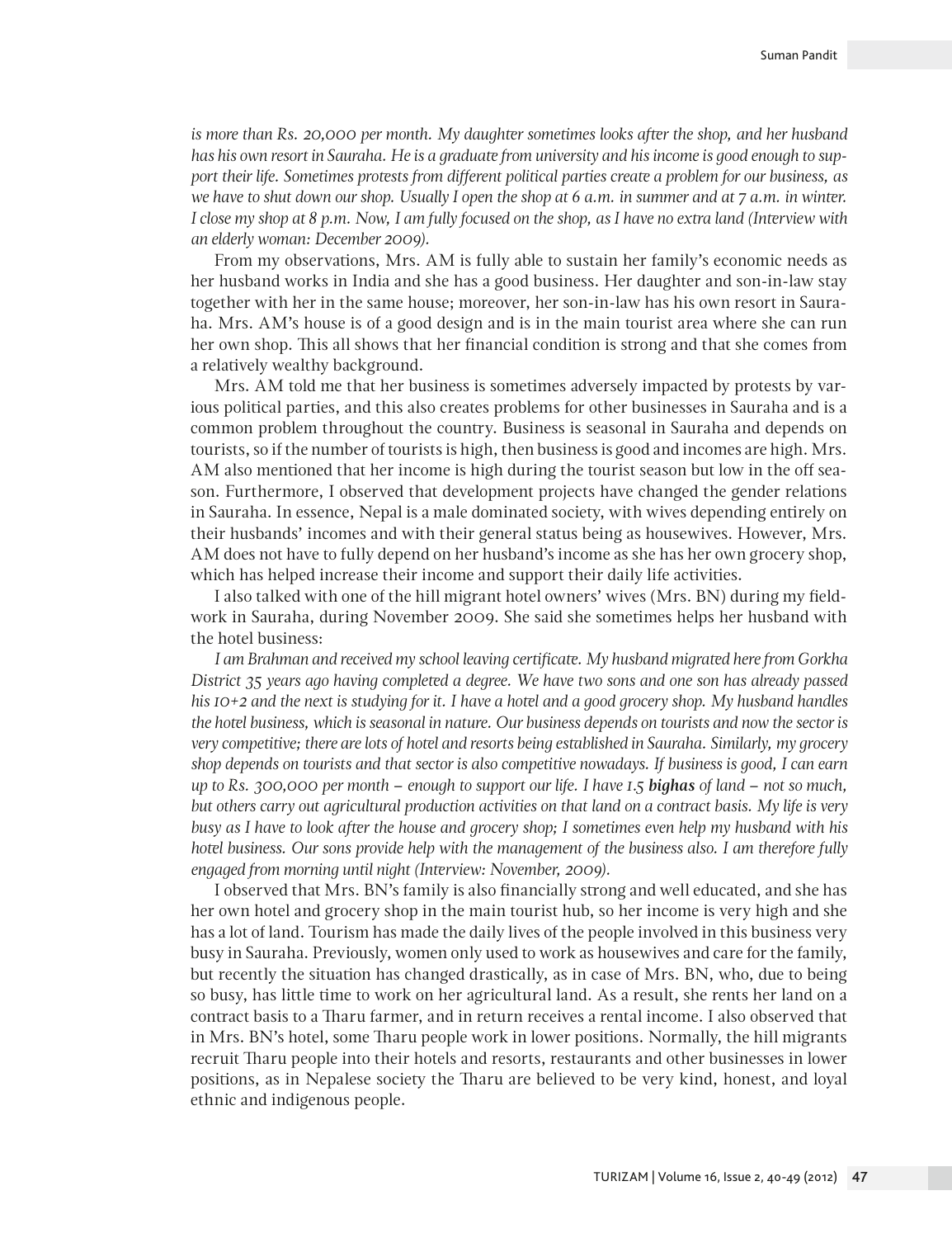Tourism gives hill migrant families the opportunity to make their own money and support their families. In the case of the two hill migrants mentioned above, Mrs. AM and Mrs. BN, they have their own grocery shops which are more developed than the Tharu's. In the case of the first lady, her husband works in India, while the second lady's husband has his own resort. In this regard, these women are helping their family to support their livelihoods, while in the case of the Tharu family i.e. Mrs. SK and Mr. CK, Tharu women are confined to domestic duties and caring for the family.

When comparing the cases of the two hill migrants Mrs. AM and Mrs. BN with the Tharu Mr. CN and Mrs. SK, it can be seen that the two hill migrants are very strong economically than Mr. CN and Mrs. SK, as Mrs. AM and Mr. BN have much higher incomes. Mrs. CN's wife and Mrs. SK is also only a housewife who looks after her children and cooks food. In the case of Mr.CK wife, she sometimes looks after their small shop when her husband is absent. However, the two hill migrants, Mrs. AM and Mrs. BN, manage grocery shops by themselves in addition to their involvement in domestic work.

# **Conclusion**

Tourism has largely increased social differentiation between the hill migrants and the Tharu. Due to their limited economic power and skills, the Tharu cannot compete with the hill migrants in terms of work. The major tourism businesses in the area are controlled by the hill migrants, forcing the Tharu to play a marginal role in the touristic space, though the tourism business is booming in Sauraha. Due to the lack of essential qualifications and skills, the Tharu are forced to work in lower level positions to support their livelihoods.

Tourism has empowered the hill migrant women more than the Tharu women; as both the group women previously used to depend on their husband's finances but now the hill migrant women are more financially independent. Tourism has distributed power unequally in Sauraha, and this has led to the marginalization of the Tharu in their own homeland. However, it has led to social relations developing between the hill migrants and the Tharu, as the Tharu are often employed by the hill migrants on their commercial enterprises.

Tharu culture is one of the major attractions in Sauraha besides wild life tourism. If Tharu were displaced and continuously marginalized from their ancestral land, it would be harmful to develop ethnic tourism in Sauraha. It is also very important to preserve the Tharu's identity in Sauraha because it is an attractive place to view their culture .For the tourism development in Sauraha, the state should implement an empowerment program aimed at settling problems related to the Tharu by launching a special package to raise their social and economic status.

# **References**

Beteille, A. (1977). Inequality Among Men. Oxford: Oxford University Press. CBS. (2001). Population Census. Kathmandu: Central Bureau of Statistics.

Cukier, J. (2004). Tourism Employment Issues in Developing Countries: Examples from Indonesia. In R. Sharpley & D. J. Telfer (Eds.), Tourism and Development: Concepts and Issues: Channel view publications.